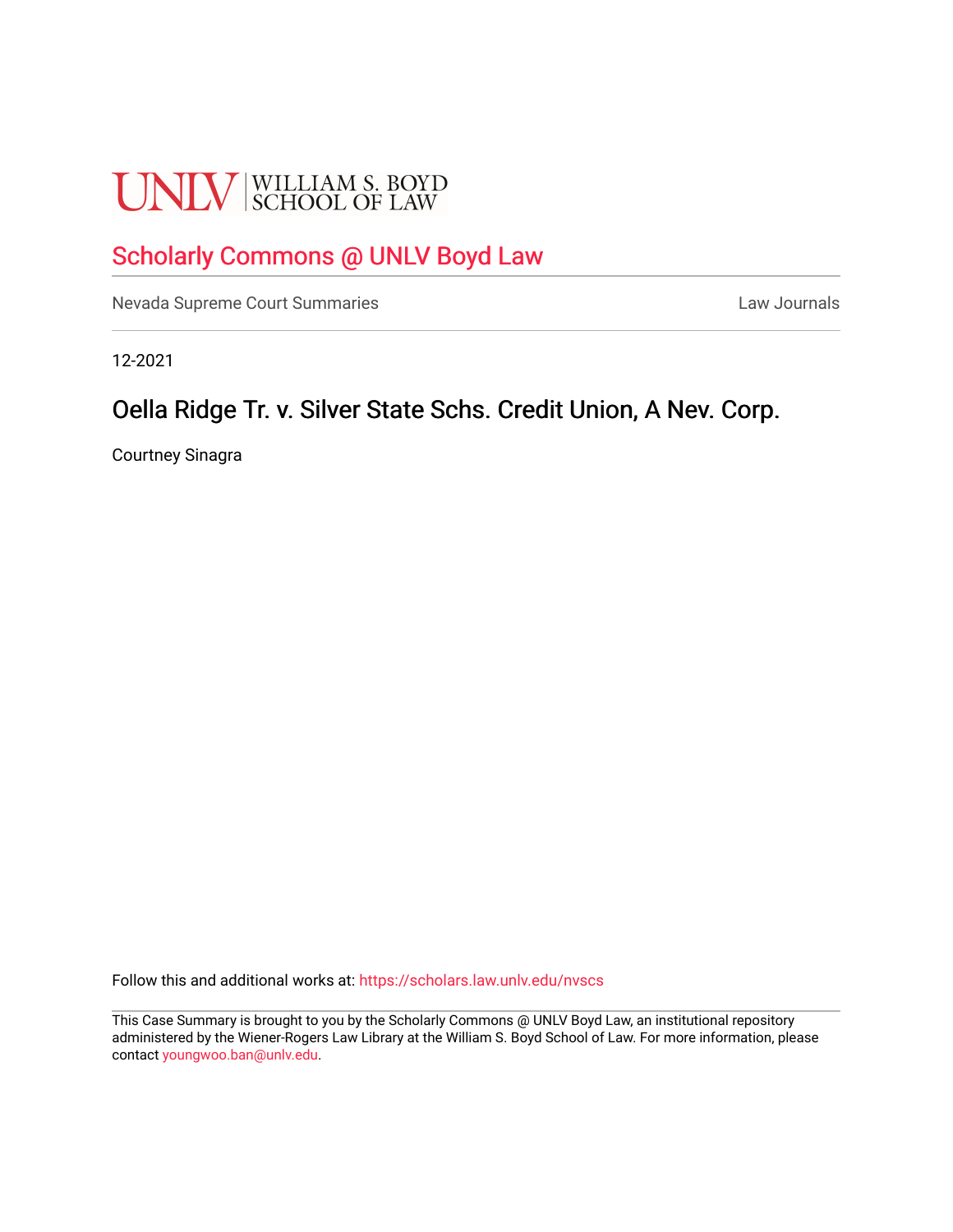*Oella Ridge Tr. v. Silver State Schs. Credit Union, A Nev. Corp.*, 137 Nev. Adv. Op. 80 (Dec. 23, 2021)<sup>1</sup>

Motion to Dismiss –– Declaratory Relief Action Challenging Attorney Fees

#### **Summary:**

The Nevada Supreme Court considered whether attorney fees imposed under a deed of trust must comport with the Nevada Rules of Civil Procedure's (NRCP) timely filing requirements.<sup>2</sup> Here, the Court found that because the obligation to pay reasonable attorney fees arose from a deed of trust rather than a judgment or court order the NRCP rules were inapplicable and normal rules of contract interpretation governed. Because the obligation was clearly and expressly stated and because the contract applied to Appellant, payment of the fees was properly requested.

#### **Facts & Procedural History:**

Appellant, Oella Ridge Trust (Oella Ridge), purchased a property at an HOA's foreclosure sale and thereafter moved to quiet title. Respondent, Silver State Schools Credit Union (Silver State) opposed the attempt to quiet title by proffering their first position deed of trust to the property. On appeal, the Nevada Supreme Court concluded that the HOA foreclosure sale did not extinguish Silver State's deed of trust or priority status.<sup>3</sup> On remand, the district court entered judgment in Silver State's favor, finding that Oella Ridge owns the property subject to Silver State's first position deed of trust.

Oella Ridge subsequently requested Silver State's note payoff amount. Silver State responded with a payoff amount that included the principal balance of approximately \$138,000 as well as \$96,000 of attorney fees Silver State had accumulated during the previous action. Oella Ridge filed a complaint for declaratory relief arguing the attorney fees were unreasonable and that Silver State had waived the right to attorney fees by failing to timely seek fees during the previous litigation. The district court granted summary judgment to Silver State citing the deed of trust's terms and finding the requested attorney fees reasonable. The district court then dismissed Oella Ridges complaint with prejudice.

Oella Ridge appealed, arguing Silver State waived its right to seek attorney fees by failing to timely file a motion for those fees following the quiet title action as required by NRCP  $54(d)(2)$ .<sup>4</sup>

<sup>&</sup>lt;sup>1</sup> By Courtney Sinagra

<sup>&</sup>lt;sup>2</sup> NRCP 54(d)(2).

<sup>3</sup> *See Silver State Sch. Cred. Union v. Oella Ridge Tr.*, No. 76382, 2019 WL 3061742 (Nev. July 11, 2019) (Order of Reversal and Remand).

<sup>&</sup>lt;sup>4</sup> Oella Ridge also raised arguments under NRS 18.010 and NRS 18.110 but because the arguments were not raised previously, the court declined to consider them here.